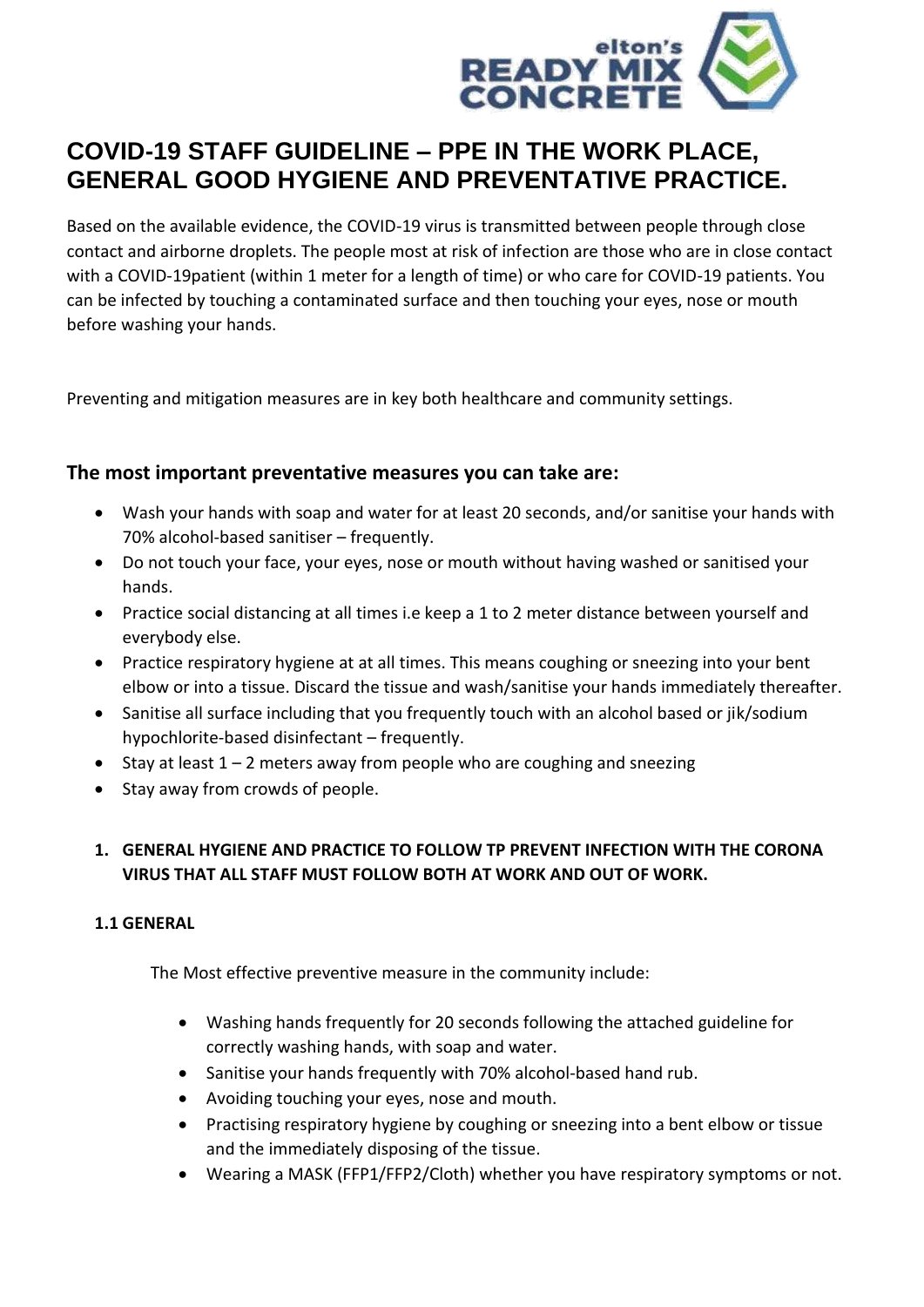

- Performing hand hygiene after disposing of the mask;
- Maintaining social distance (a minimum of 1m to 2m) from all people, especially individual with respiratory symptoms. keep this distance if standing in a queues.
- Preferably staying at home and only going out if it is really necessary e.g going to work or to buy essential groceries.
- Do not share cutlery, crockery, toothbrushes and toothpaste dispensers, towels, make up, phones, pens etc. wash your clothes on high heat if possible.
- When you use public facilities and keypads e.g ATMs, access control, credit /debit card machines etc, always sanitise your hands immediately after utilising these.
- Cell phone, laptops, tablets are all a source of infection. Cover these with cling wrap so that you can disinfect the outside of it often and change the cling wrap a couple of times daily.
- Concrete equipment to be operated by one person only that has been designated to such task
- Be aware that your handbags, packets and laptops bags are placed on all sorts of surfaces and could be a source of infection. Wipe these down with disinfectant if possible, and keep them off any surfaces that you may touch, prepare food on etc.
- Do not take a chance and put your family and friends at risk

## 1.2 **At work**

- Wash and sanitise hands before and after attending customers or fellow colleagues.
- Wash and sanitise your hands before entering and leaving your department.
- Use thick cling wrap for PC keyboards, telephone and the buttons on the credit/debit card machines so that these can be sanitised after each use.
- Disinfect all surface often, at least hourly. Including all door handles, counter tops, keyboards, card machines etc.
- Ensure that you are working at least 1 to 2 meters away from your colleagues and clients.
- Do not stand closely to people / colleagues in a queues or any other area always maintain your 1 to 2 meter distance.
- Do not crowd into your pause areas, lunch rooms etc ,maintain your social social distance in these areas.
- Maintain strict access control into your work place facility/ department.
- Use the appropriate ppe provided in your workplace for the task that you are performing.
- Always wear gloves and Mask at all times whilst at working place.
- Where possible, leave windows open in your department to let in natural light and fresh air to enhance better ventilation.
- Should you feel unwell, inform your manager immediately so that the appropriate action can be taken. Do not take a chance and put our colleagues at risk.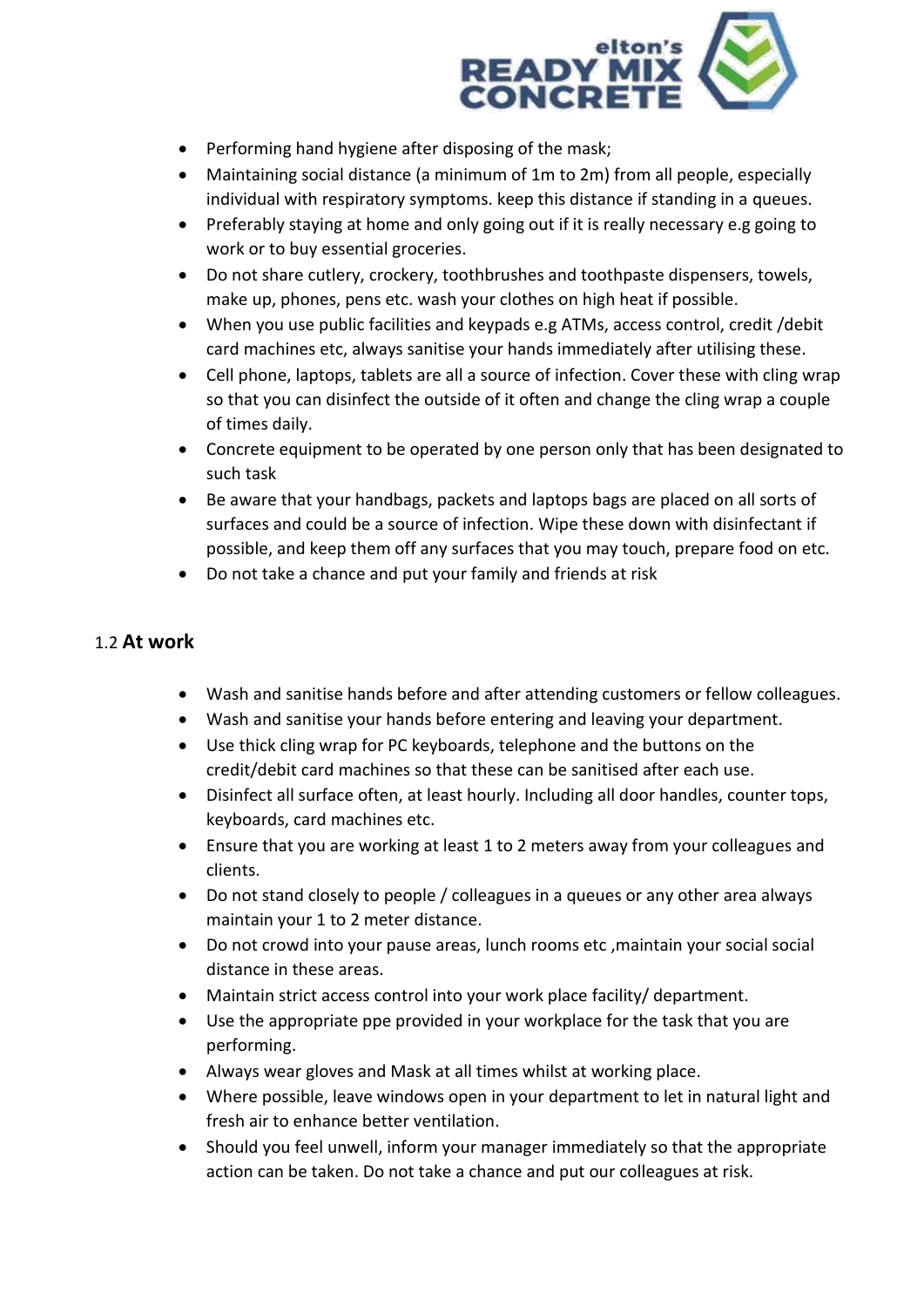

- Manager must assess and monitor their staff at the beginning of each shift.
- Sanitisers will be provided at the work place to keep everyone in tact.
- When delivering to a client, no physical contact is allowed under no circumstances.
- Ensure that you have no fever, sore throat, and any signs of being fluish before coming to work or interacting with any member of Elton Ready Mix Concrete.
- Ensure that your Temperature is checked and written on your delivery note book before the start of each shift.

## **2. STAFF USING PUBLIC TRANSPORT**

We understand staff utilising public transport are at risk of infection due to the close proximity to other people in the taxis, train and buses. In order to reduce this risk, please ensure that:

- You carry a small hand sanitiser with you and you sanitise your hands once you get into public transport vehicle and after exit vehicle.
- You cover your mouth and nose with a mask. if you are unable to obtain a disposable mask, wrap a scarf or buff around your mouth and nose for the duration of the trip.
- Keep windows open to encourage a free flow of air.
- Request anyone who is coughing or sneezing to cover their mouth and nose with a tissue and to cough into the issue or into their bent elbow.
- Sanitise your hands once you exit the vehicle.
- During the trip, do not touch your mouth, nose and eyes.
- Wash and sanitise your hands thoroughly as soon as you reach work or home.
- If possible utilise an uber and avoid the public transport vehicle.

### **3. Precautions to be taken by our workers**

Over and above the general precautions above, additional precautions are required by workers to protect themselves and prevent themselves and prevent transmission in the work, customer acquisition/marketing and concrete delivery setting. Precaution to be implemented by our staff includes utilising the appropriate PPE and ensuring that you put it on, remove and dispose of it correctly where necessary.

The forms Annexure A and B shall be completed by every employee and person visiting Elton ready mix plant on a daily basis.

A risk assessment of elton ready mix concrete has been completed and available on request for all members and visotrs.

All persons visiting elton ready mix concrete shall ensure that they report to the office and complete the visitors register and questionnaire. Temperature test shall be taken by the elton ready mix concrete manager.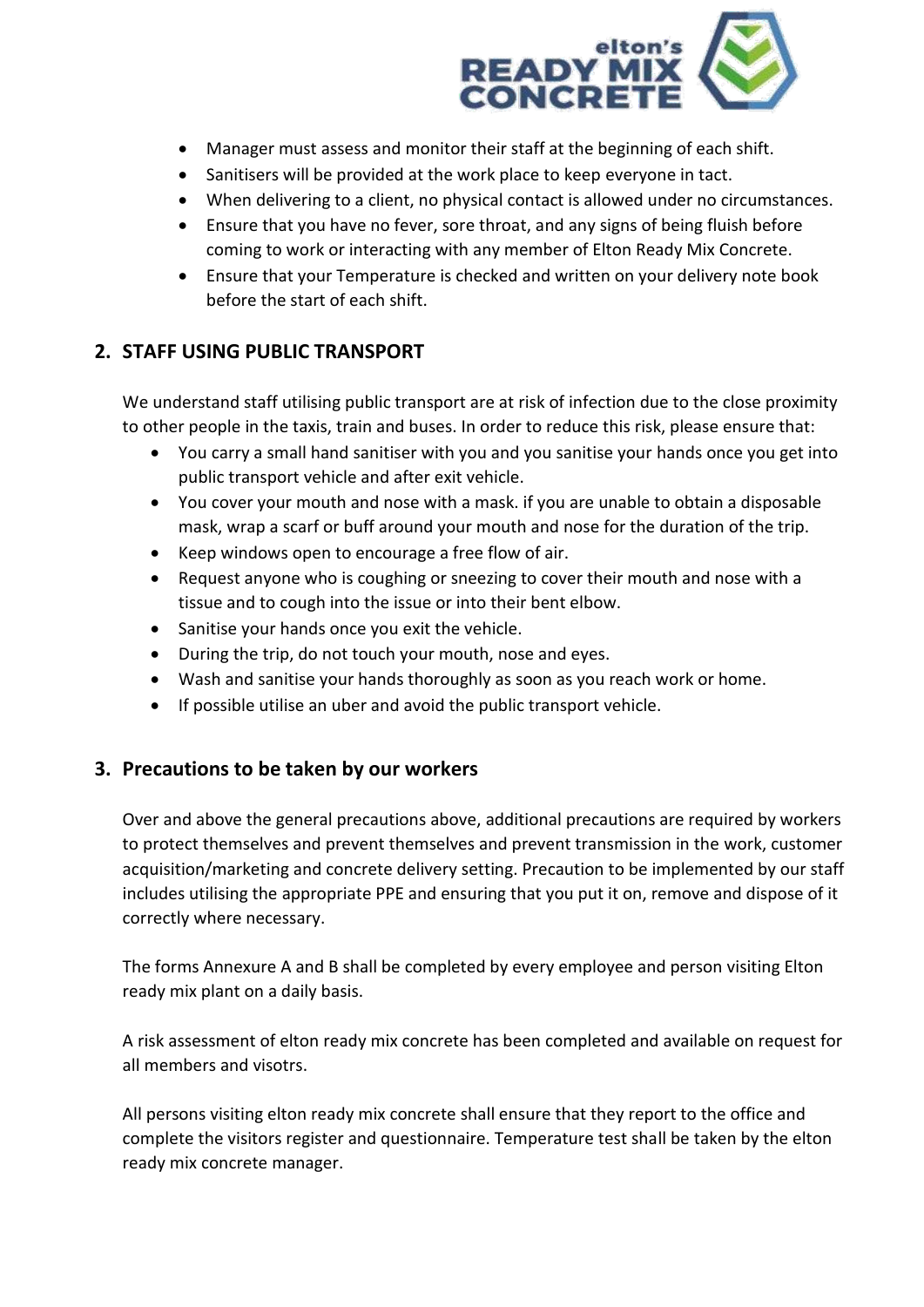

## **4. PPE (personal protective Equipment)**

The PPE used should be based on the risk of exposure i.e the type of activity staff are performing. Staff are required to wear PPE in the work environment when performing the following tasks and functions:

## **4.1NON-DESIGNATED EMRC**

| POSITION / TASK / FUCNTION                | PPE TO USE                    |
|-------------------------------------------|-------------------------------|
| <b>Office Staff</b>                       | Masks                         |
| Plant and Site Staff working with machine | Masks, Glasses and Gloves     |
| <b>Truck Operators</b>                    | Masks, Glasses and Gloves     |
| All Visitors to ERMC                      | MASK must be worn immediately |

Re-use of 3 ply masks – Due to the shortage in supply of these masks, you can retain their effectiveness, if used (put on and removed) and stored correctly, for 7 days before being discarded. We also encourage the use of reusable cloth masks.

These masks must be removed correctly as per the attached, poster, placed into a labelled 9your name) and dated (the date you first used it) paper packet and kept until it is next required. If correctly used and stored, these can be reused for up to  $5 - 7$  days, after which they must be discarded into a biohazard bag.

### **SELF-QUARANTINE**

Self-quarantine for COVID -19 is recommended for individual who have been directly exposed to the virus or who have travelled to areas where there are large numbers of people infected with the novel coronavirus and there is community transmission. The purpose of self-quarantine further transmission of the virus should you be infected.

You do this by keeping close human contact to the minimum (social Distancing). Even though most patients will probably only have mild disease or even be asymptomatic, they can pass on the virus to persons such as the elderly or those with chronic medical conditions who are at higher risk developing a severe infection and needing hospitalisation.

Elton Ready Mix Concrete will make one shelter available immediately should an exposure is suspected, picked up or notified and such shelter will then be deemed our quarantining site from that time on.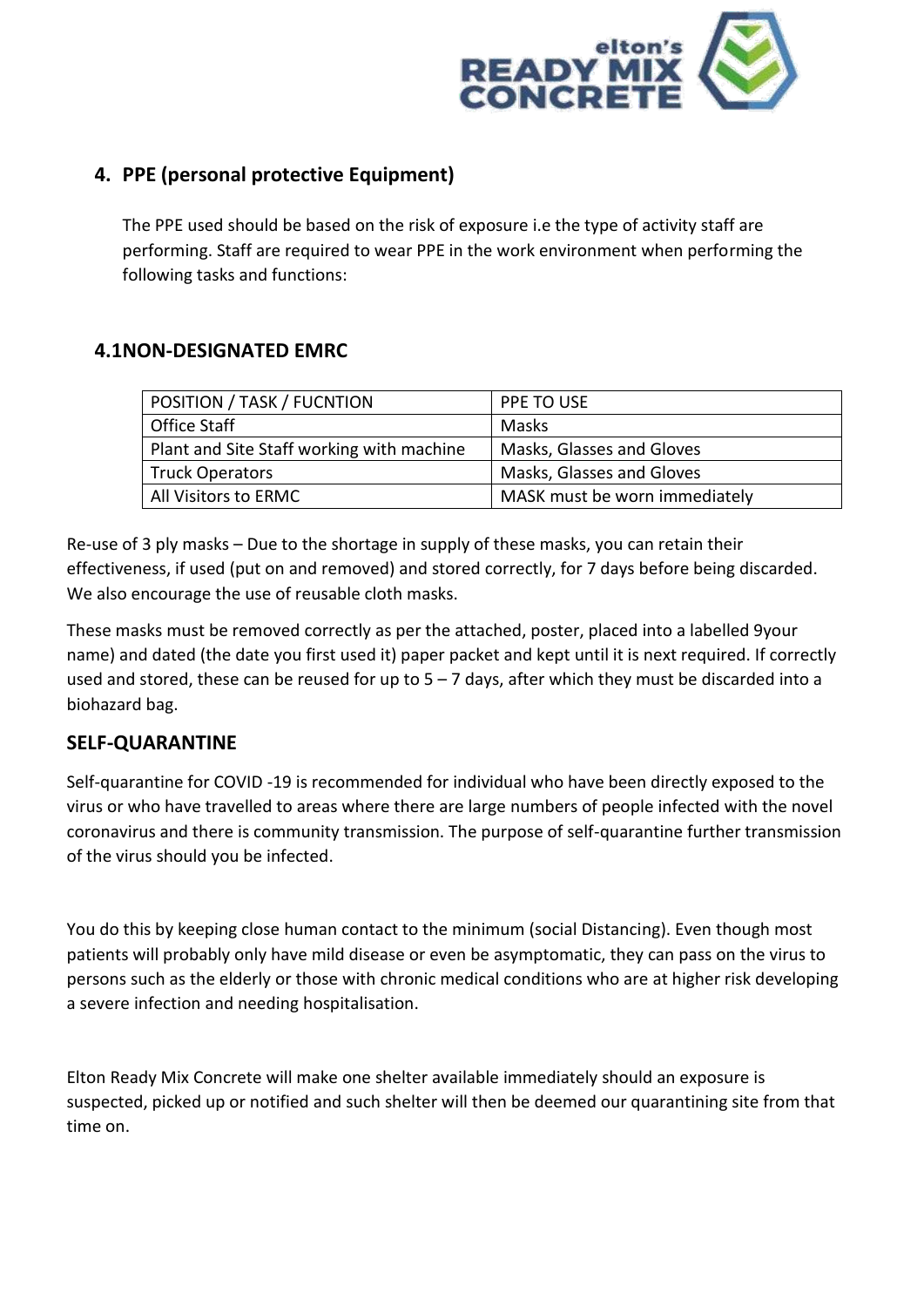

## **Self-Quarantine steps**

- Stay home. only go out if you need medical care, and phone your medical practitioner or hospital in advance so that they can prepare the appropriate infection control measures.
- Monitor your symptoms: fever, cough, shortness of breath.
- Get medical attention as soon as possible if you become ill.
- Make sure you know, and follow the steps of seeking care.

#### Self-Quarantine Practice

- Do not go to work, school, or public areas. Avoid using public transportation or taxis.
- Do not have visitors in your home. Only those who stay in your home should be allowed to visit.
- Separate yourself from other people in your home. If you can, use a separate bedroom and bathroom.
- No sharing of dishes, cups, eating utensils and towels. If you share it must be washed thoroughly with soup.
- Face masks should be used to help prevent the spread of the disease to others. Cough or sneeze into the fold of your elbow. Alternatively cover your mouth and noise with a tissue when you cough or sneeze. Discard the tissue the after.
- Clean your hand often. With soap and water for at least 20 second or with an alcohol-based hand sanitiser that contains 62-70% alcohol.
- Avoid touching your eyes, nose and your mouth with unwashed hands.
- All high-touched surfaces like table tops, counters, toilet, phones, computer, etc. should be appropriately and frequently cleaned with alcohol swabs.
- Monitor your temperature twice daily whilst in quarantine.
- Should you develop flu like symptoms, you need to contact your doctor telephonically, ask him to complete the NICD forms for you and bring these to a designated COVID-19 sample collection.
- Return home and continue with your self-quarantine until your doctor contacts you with your results.

## **STAFF MEMBER TESTING AND DATA CAPTURE**

Should an ERMC staff member develop symptoms after exposure to COVID-19 through a known COVID-19 person, or become ill with flu-like symptoms, they can request a COVID-19 test.

This will be performed and paid for by elton ready mix concrete for the staff account. Such amount limited to R850 per test shall be deducted at the end of that month of such test having being paid.

### **STAFF TESTING POSITIVE**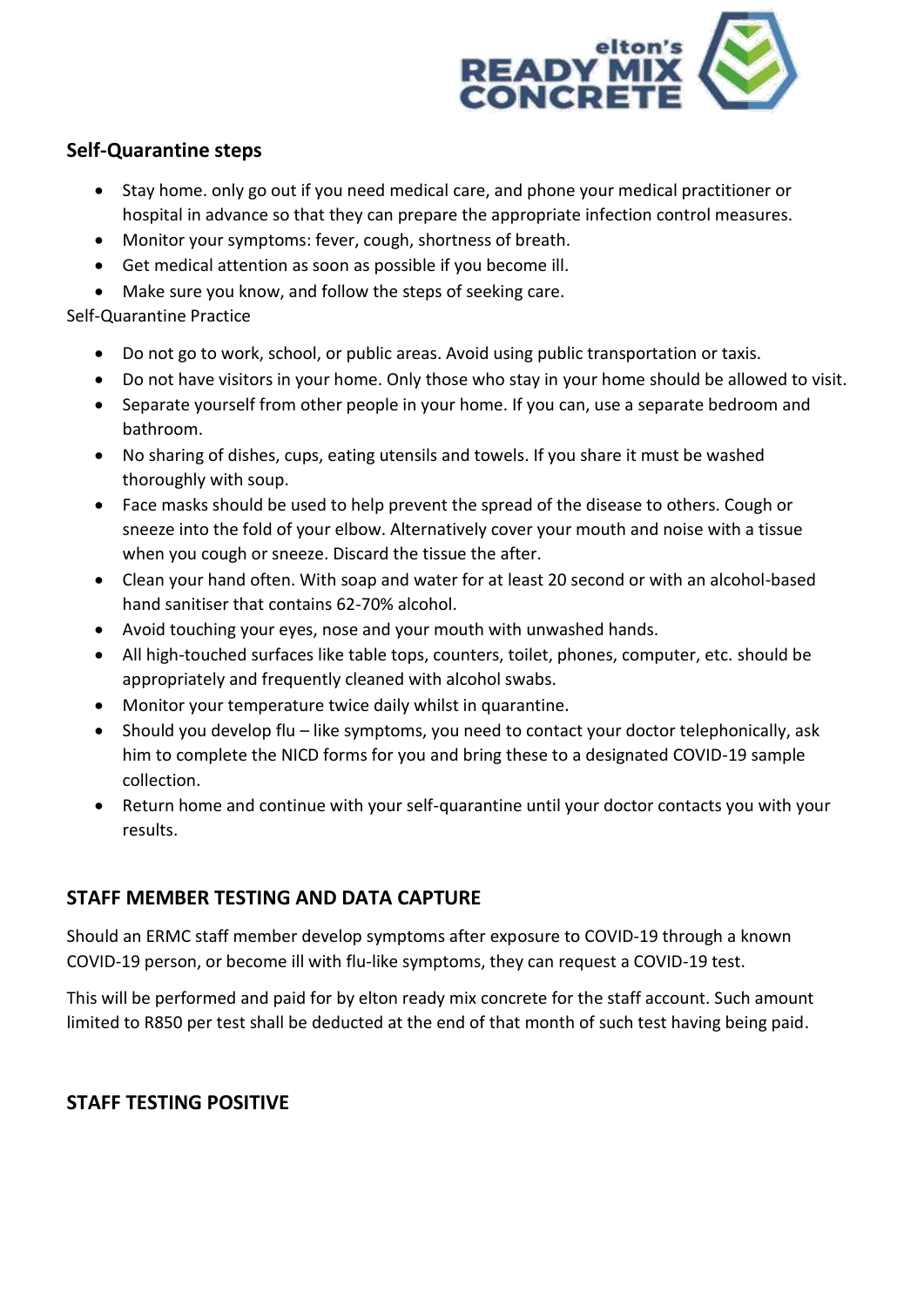

- Should staff test positive for COVID-19, inform your Manager Immediately. If not already in quarantine, place yourself into self-isolation and consult with your doctor W.R.T necessary treatment.
- Your manager will be responsible for determining which staff member you were in close contact with at work, and their risk of exposure. They will place them into self-quarantine and/or self-monitoring depending on the exposure risk. They will also have to determine whether you were in close contact with any colleagues' or clients whether this posed a risk of exposure to the patient VIZ. were you wearing PPE or Not.
- You will be self-isolate at home for 14 days and given appropriate advice about reducing possible transmission to others.

## **ERMC Policy For exposed to COVID-19**

Exposure to COVID-19

- The NICD case definition
- Exposure to confirm COVID-19 person either at work or at home / in the community.
- Unknown exposure but presenting with flu-like symptoms

Self-quarantine after exposure

- Immediately self-quarantine
- If after 14 days with no symptoms have developed, dee-isolate and come back to work.
- If during self-quarantine you develop symptoms, have the COVID-19 test
	- If negative, remain in self-quarantine until recovered from symptoms or until the 14 period is completed and return to work.

If positive, but you have mild symptoms, de-isolate after the onset of your symptoms

If positive, and you have severe symptoms, deisolate 14 days after clinical stability achieved.

# **SHOULD FAMILY MEMEBERS OF THE STAFF WHO ARE IN SELF-QUARATINE ALSO BE IN SELF-QUARATINE?**

For confirmed COVID-19 cases, the people living in the same household and other close contacts will need to be self-quarantined too.

For persons suspected of having COVID-19 and who are waiting for test results, the people who live with them should preferably be in self-quarantine until they know the outcome of the results, even if they don't have symptoms.